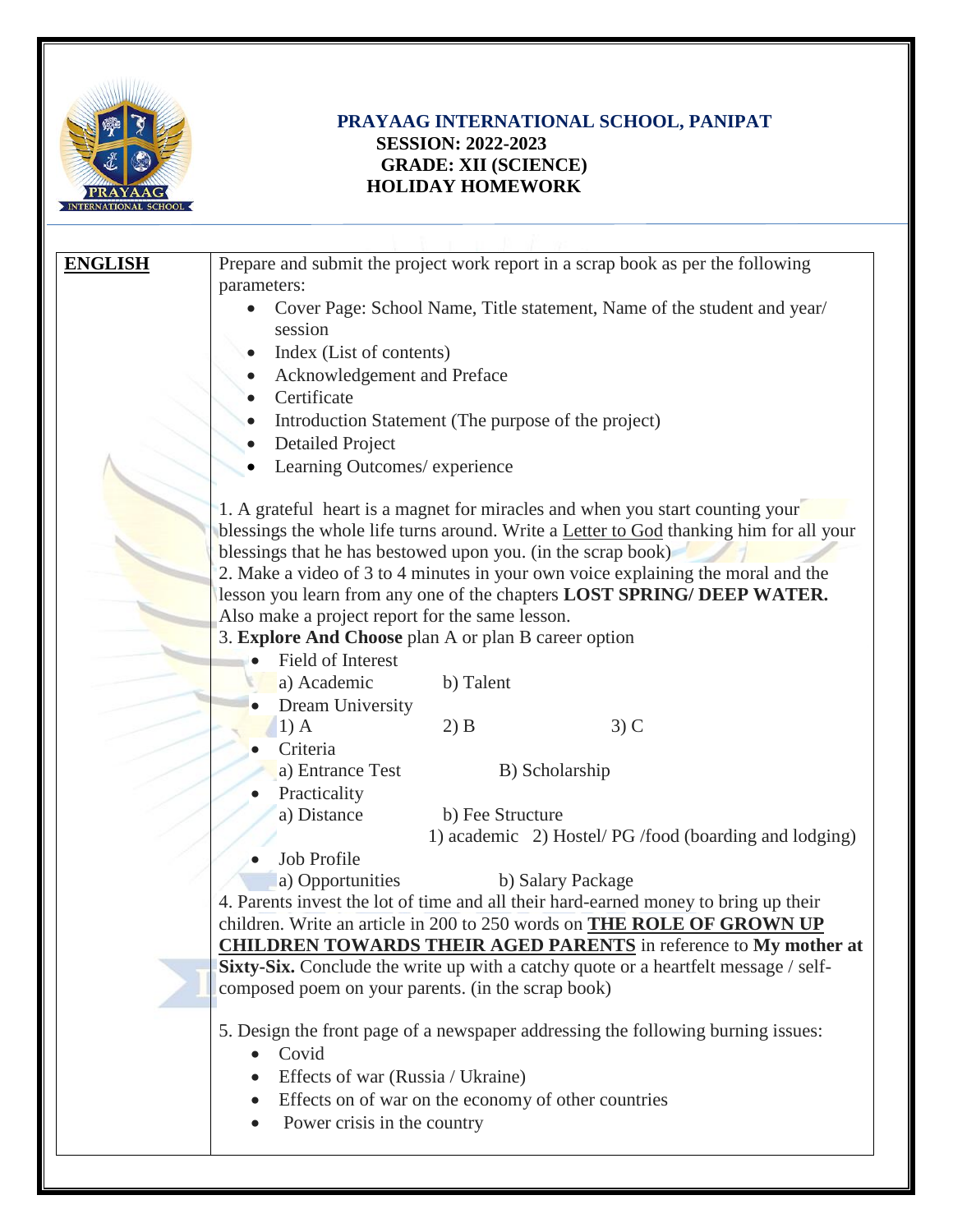| <b>PHYSICS</b>   | 1. Revise Chapter -1 Electric Charges and Field                                                                   |
|------------------|-------------------------------------------------------------------------------------------------------------------|
|                  | Chapter -2 Electric Potential and Capacitance<br><b>Chapter -3 Current Electricity</b>                            |
|                  | 2. Complete Lab Manual                                                                                            |
|                  | Exp-To determine resistivity of two wires by plotting a graph for potential                                       |
|                  | difference versus current.<br>Exp-To find resistance of a given wire using meter bridge.                          |
|                  | Exp- To verify the laws of combination (series) of resistances using meter                                        |
|                  | bridge.<br>Exp – To determine resistance of a galvanometer by half deflection and to find                         |
|                  | its figure of merit.                                                                                              |
|                  | Act- To assemble the components of a given electric circuit.                                                      |
|                  | Act- To assemble a household circuit comprising three bulbs, three on/off<br>switches, a fuse and a power source. |
|                  | Act- To draw the diagram of a given open circuit comprising at least a battery,                                   |
|                  | rheostat, key, ammeter and voltmeter. Mark the components that are not<br>connected in proper order.              |
|                  | 3. Solve given assignments of Ch -1,2,3 in fair notebook.                                                         |
|                  | 4. Make investigatory project on the given topic.                                                                 |
|                  | 5. Solve Neert Examplar Problems of Ch-1,2,3 in fair notebook.                                                    |
|                  |                                                                                                                   |
| <b>CHEMISTRY</b> | 1-Write lab manual experiments-                                                                                   |
|                  | a-Write the preparation of one lyophilic solution starch and lyophobic solution                                   |
|                  | Aluminum Hydroxide                                                                                                |
|                  | b-Separation of pigments from extracts of leaves and flowers by paper                                             |
|                  | chromatography and determination of Rf values                                                                     |
|                  | c-Preparation of double salt of ferrous sulphate                                                                  |
|                  | d- Characteristics tests of carbohydrates, fats, and proteins in pure samples and their                           |
|                  | detection in given foodstuffs                                                                                     |
|                  | 2-Do the given assignments of Ch-2,4 and 10 in fair notebook                                                      |
|                  | 3-Do the project work                                                                                             |
|                  | 4-Revise chapter-2,4 and 10                                                                                       |
| <b>BIOLOGY</b>   | 1-Prepare an investigatory project as per the following parameters:                                               |
|                  | Cover Page: School Name, Title statement, Name of the student and year/                                           |
|                  | session<br>Index (List of contents)                                                                               |
|                  | Acknowledgement and Preface                                                                                       |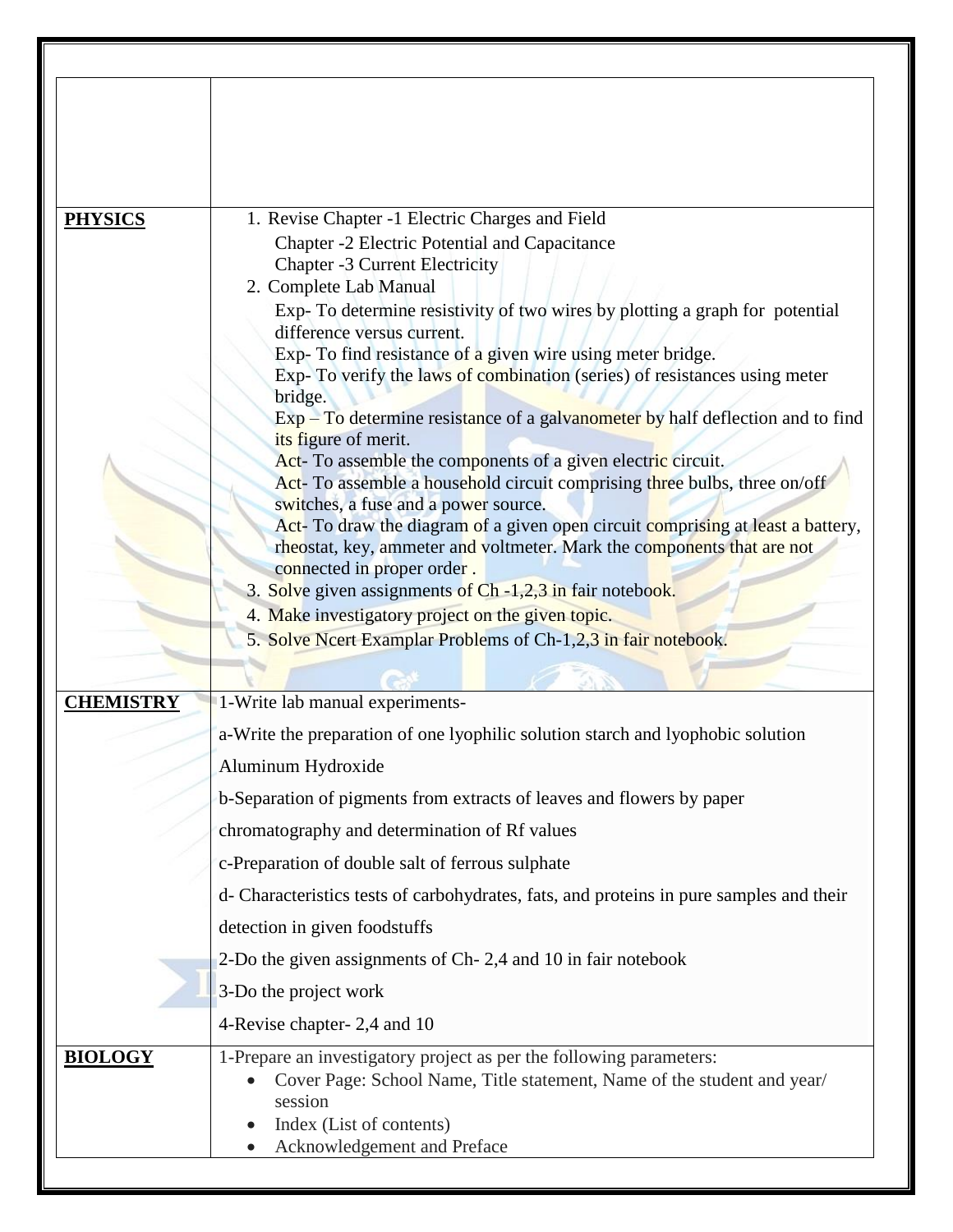|                                     | Introduction of the given topic                                                                                                                        |
|-------------------------------------|--------------------------------------------------------------------------------------------------------------------------------------------------------|
|                                     | Content of the topic                                                                                                                                   |
|                                     | Paste the pictures related to the topic                                                                                                                |
|                                     | 2- Write lab manual experiments-                                                                                                                       |
|                                     | a- Prepare a temporary mount to observe pollen germination                                                                                             |
|                                     | b- Study the plant population density by quadrat method                                                                                                |
|                                     | Study the plant population frequency by quadrat method<br>$c-$                                                                                         |
|                                     | d- Prepare a temporary mount of onion root tip to study mitosis<br>Isolate DNA from available plant material such as spinach, green pea seeds,<br>$e-$ |
|                                     | papaya etc                                                                                                                                             |
|                                     | <b>f-</b> SPOTTING - *Flowers adapted to pollination by different agencies (wind,                                                                      |
|                                     | insects, birds)                                                                                                                                        |
|                                     | *Identification of stages of gamete development i.e. T.S. of testies and T.S.                                                                          |
|                                     | ovary through permanent slides (from grasshopper/mice)                                                                                                 |
|                                     | 3-Revise Chapter -2 and 3                                                                                                                              |
|                                     | 4- Solve the assignments of chapter $-2$ and 3                                                                                                         |
|                                     |                                                                                                                                                        |
|                                     |                                                                                                                                                        |
| <b>MATHS</b>                        | 1- Prepare 20 questions of chapter 1,2,3, and 4. Solve them                                                                                            |
|                                     | 2- 2- Questions must be from outside the NCERT book                                                                                                    |
|                                     | 3- Make the graphs of trigonometric and inverse trigonometric functions                                                                                |
|                                     | 4- Do all the work in fair notebook.                                                                                                                   |
|                                     |                                                                                                                                                        |
| <b>PHYSICAL</b><br><b>EDUCATION</b> | PART A) Do following Units in your notebook.                                                                                                           |
|                                     | Unit 1. MANAGEMENT OF SPORTING EVENTS.                                                                                                                 |
|                                     | <b>Functions of Sports events Management (Planning, Organising, Staffing,</b><br>1.1                                                                   |
|                                     | <b>Directing and Controlling</b> )                                                                                                                     |
|                                     | 1.2<br>Tournament – knockout, league or round robin and combination                                                                                    |
|                                     | Procedure to draw fixture – knockout (bye and seeding) and league (staircase<br>1.3                                                                    |
|                                     | and cyclic)                                                                                                                                            |
|                                     | Unit 2. CHILDREN AND WOMEN IN SPORTS                                                                                                                   |
|                                     | Common Postural Deformities – knock-knee; Bow legs; Flat Foot; Round<br>2.1                                                                            |
|                                     | Shoulders; Lordosis; kyphosis, and Scoliosis and their corrective measures                                                                             |
|                                     | 2.2<br>Special Consideration (Menarche and Menstrual Dysfunction)                                                                                      |
|                                     | Female Athletes Traid (Osteoprosis, Amenorrhea and Eating Diorder)<br>2.3                                                                              |
|                                     | Unit 3. YOGA AS A PREVENTIVE MEASURE FOR LIFESTYLE DISEASE                                                                                             |
|                                     | 3.1<br>Obesity: Procedure, Benefits & Contradictions for Tadasana,                                                                                     |
|                                     | Katichakrasana, Pavanmuktasana, Matsayasana, Halasana,                                                                                                 |
|                                     | Paschimotasana, Ardha-Matsyendrasana, Dhanurasana, Ushtrasana,                                                                                         |
|                                     | Suryabedhan Pranyama.                                                                                                                                  |
|                                     | 3.2<br>Diabetes: Procedure, Benefits & Contradictions for Katichakrasana,                                                                              |
|                                     | Pavanmuktasana, Bhujanasana, Shalbhasna, Ushtrasana, Ardha-                                                                                            |
|                                     |                                                                                                                                                        |
|                                     |                                                                                                                                                        |
|                                     | Matsyendrasana, Paschimotasana, Dhanurasana, Gomukhasana,                                                                                              |
|                                     | Yogmudra, SuptaVajrasana, Mandukasana, Kapalbhati.                                                                                                     |
|                                     | (PART B) PRACTICAL WORK.                                                                                                                               |
|                                     | Do Anyone One IOA recognized Sports/Game of choice. Labelled diagram of<br>Field and Equipment. Also mention its rules, Terminologies & skills in your |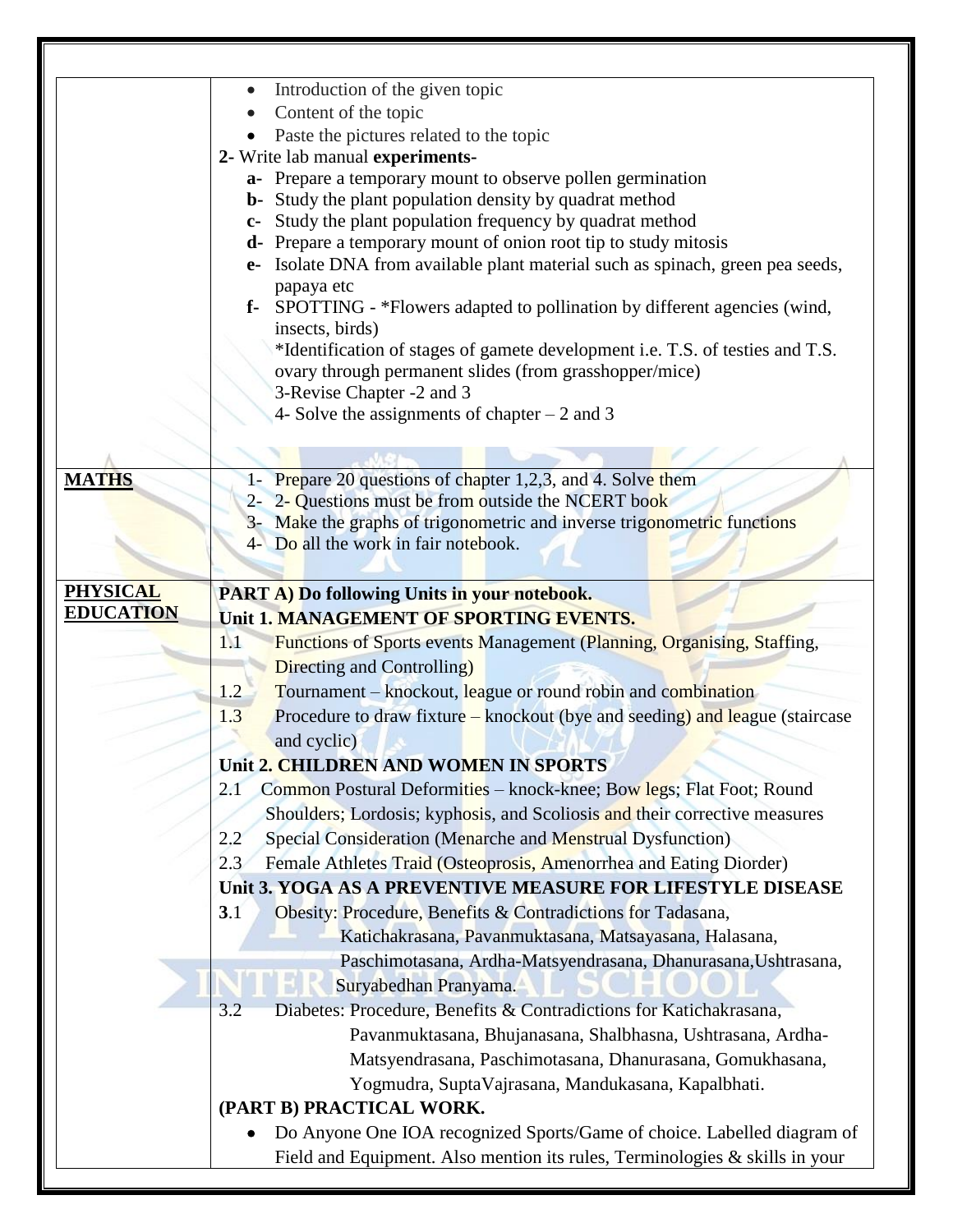|                                         | Lab manual.                                                                                                                                                                                                                                                                                                                                                                                                                                                                                                                                                                                                         |
|-----------------------------------------|---------------------------------------------------------------------------------------------------------------------------------------------------------------------------------------------------------------------------------------------------------------------------------------------------------------------------------------------------------------------------------------------------------------------------------------------------------------------------------------------------------------------------------------------------------------------------------------------------------------------|
| <b>FINE ARTS</b>                        | 1-Still life-Students need to prepare 3 still life<br>Size-A2<br>Medium pencil on paper<br>Nature study – Students need to prepare 3 birds paintings.<br>Size A <sub>2</sub><br>Medium -pencil, Pencil colours                                                                                                                                                                                                                                                                                                                                                                                                      |
| <b>INFORMATIO</b><br><b>N PRACTICES</b> | Do assignment of Unit-1 given in the class in your IP notebook<br>Practical file-Complete practicals conducted in computer lab. Follow the<br>guidelines and format discussed in the class<br>Project File-Choose a topic for project and prepare project synopsis<br>accordingly.<br><b>INSTRUCTION FOR PROJECT SYNOPSIS:</b><br>It should be computerized<br>Files must contain pictures and other creative tools for beautiful<br>presentation<br>Cover page of file must contain School logo at the centre and at the top,<br>name of the topic should be clearly mentioned.<br><b>Revise for PT-1 Syllabus</b> |
| <b>MUSICS</b>                           | Brief study of the following<br>Alankar, Varna, Kan, Meend, Khatka, Murki, Gamak<br>Unit 1.2<br>Brief study of the following<br>Sadra, Dadra, Gram, Murchhana, Alap, Tana.<br>Unit 2.1<br>Study of the following<br>Classification of Ragas- Anicent, Medieval and Modern<br>Unit 2.2<br>Historical development of time theory of Ragas music                                                                                                                                                                                                                                                                       |